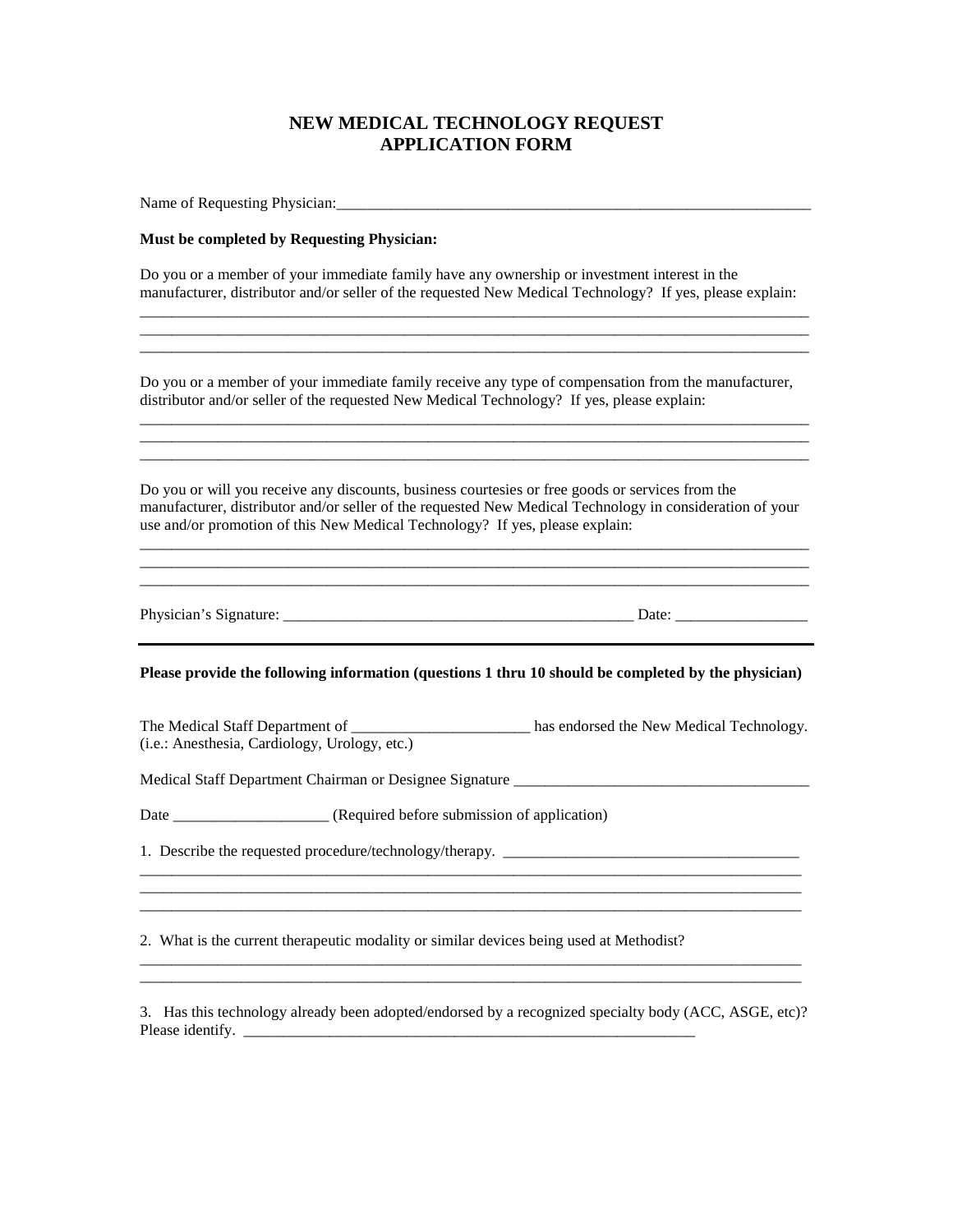4. Is it proven technology? (Supported by well conducted randomized controlled trials or well conducted cohort studies—provide URL's or attach documentation). \_\_\_\_\_\_\_\_\_\_\_\_\_\_\_\_\_\_\_\_\_\_\_\_\_\_\_\_\_\_\_\_\_\_\_\_\_

\_\_\_\_\_\_\_\_\_\_\_\_\_\_\_\_\_\_\_\_\_\_\_\_\_\_\_\_\_\_\_\_\_\_\_\_\_\_\_\_\_\_\_\_\_\_\_\_\_\_\_\_\_\_\_\_\_\_\_\_\_\_\_\_\_\_\_\_\_\_\_\_\_\_\_\_\_\_\_\_\_\_\_\_\_

5. Please list or attach any related patient selection criteria, including indications for use ("IFU's"),if applicable.

\_\_\_\_\_\_\_\_\_\_\_\_\_\_\_\_\_\_\_\_\_\_\_\_\_\_\_\_\_\_\_\_\_\_\_\_\_\_\_\_\_\_\_\_\_\_\_\_\_\_\_\_\_\_\_\_\_\_\_\_\_\_\_\_\_\_\_\_\_\_\_\_\_\_\_\_\_\_\_\_\_\_\_\_\_ \_\_\_\_\_\_\_\_\_\_\_\_\_\_\_\_\_\_\_\_\_\_\_\_\_\_\_\_\_\_\_\_\_\_\_\_\_\_\_\_\_\_\_\_\_\_\_\_\_\_\_\_\_\_\_\_\_\_\_\_\_\_\_\_\_\_\_\_\_\_\_\_\_\_\_\_\_\_\_\_\_\_\_\_\_

\_\_\_\_\_\_\_\_\_\_\_\_\_\_\_\_\_\_\_\_\_\_\_\_\_\_\_\_\_\_\_\_\_\_\_\_\_\_\_\_\_\_\_\_\_\_\_\_\_\_\_\_\_\_\_\_\_\_\_\_\_\_\_\_\_\_\_\_\_\_\_\_\_\_\_\_\_\_\_\_\_\_\_\_\_\_

\_\_\_\_\_\_\_\_\_\_\_\_\_\_\_\_\_\_\_\_\_\_\_\_\_\_\_\_\_\_\_\_\_\_\_\_\_\_\_\_\_\_\_\_\_\_\_\_\_\_\_\_\_\_\_\_\_\_\_\_\_\_\_\_\_\_\_\_\_\_\_\_\_\_\_\_\_\_\_\_\_\_\_\_\_\_

\_\_\_\_\_\_\_\_\_\_\_\_\_\_\_\_\_\_\_\_\_\_\_\_\_\_\_\_\_\_\_\_\_\_\_\_\_\_\_\_\_\_\_\_\_\_\_\_\_\_\_\_\_\_\_\_\_\_\_\_\_\_\_\_\_\_\_\_\_\_\_\_\_\_\_\_\_\_\_\_\_\_\_\_\_ \_\_\_\_\_\_\_\_\_\_\_\_\_\_\_\_\_\_\_\_\_\_\_\_\_\_\_\_\_\_\_\_\_\_\_\_\_\_\_\_\_\_\_\_\_\_\_\_\_\_\_\_\_\_\_\_\_\_\_\_\_\_\_\_\_\_\_\_\_\_\_\_\_\_\_\_\_\_\_\_\_\_\_\_\_

\_\_\_\_\_\_\_\_\_\_\_\_\_\_\_\_\_\_\_\_\_\_\_\_\_\_\_\_\_\_\_\_\_\_\_\_\_\_\_\_\_\_\_\_\_\_\_\_\_\_\_\_\_\_\_\_\_\_\_\_\_\_\_\_\_\_\_\_\_\_\_\_\_\_\_\_\_\_\_\_\_\_\_\_\_

6. How is this procedure/technology/therapy different/more effective than the current modality?

7. What are the relative risks/benefits of the new procedure/technology/therapy? \_\_\_\_\_\_\_\_\_\_\_\_\_\_\_\_\_

8. What are the expected outcomes? (Delineate all clinical quality indicators to include in metrics)

9. What continuing medical education courses will this procedure/technology/therapy require prior to its use? Describe the training required by the physician in order to use the new technology. \_\_\_\_\_\_\_\_\_\_ \_\_\_\_\_\_\_\_\_\_\_\_\_\_\_\_\_\_\_\_\_\_\_\_\_\_\_\_\_\_\_\_\_\_\_\_\_\_\_\_\_\_\_\_\_\_\_\_\_\_\_\_\_\_\_\_\_\_\_\_\_\_\_\_\_\_\_\_\_\_\_\_\_\_\_\_\_\_\_\_\_\_\_\_\_\_

\_\_\_\_\_\_\_\_\_\_\_\_\_\_\_\_\_\_\_\_\_\_\_\_\_\_\_\_\_\_\_\_\_\_\_\_\_\_\_\_\_\_\_\_\_\_\_\_\_\_\_\_\_\_\_\_\_\_\_\_\_\_\_\_\_\_\_\_\_\_\_\_\_\_\_\_\_\_\_\_\_\_\_\_\_\_

\_\_\_\_\_\_\_\_\_\_\_\_\_\_\_\_\_\_\_\_\_\_\_\_\_\_\_\_\_\_\_\_\_\_\_\_\_\_\_\_\_\_\_\_\_\_\_\_\_\_\_\_\_\_\_\_\_\_\_\_\_\_\_\_\_\_\_\_\_\_\_\_\_\_\_\_\_\_\_\_\_\_\_\_\_\_ \_\_\_\_\_\_\_\_\_\_\_\_\_\_\_\_\_\_\_\_\_\_\_\_\_\_\_\_\_\_\_\_\_\_\_\_\_\_\_\_\_\_\_\_\_\_\_\_\_\_\_\_\_\_\_\_\_\_\_\_\_\_\_\_\_\_\_\_\_\_\_\_\_\_\_\_\_\_\_\_\_\_\_\_\_\_

10. Please outline and attach the qualifications/privileges criteria for safe use of the procedure/technology/ therapy. \_\_\_\_\_\_\_\_\_\_\_\_\_\_\_\_\_\_\_\_\_\_\_\_\_\_\_\_\_\_\_\_\_\_\_\_\_\_\_\_\_\_\_\_\_\_\_\_\_\_\_\_\_\_\_\_\_\_\_\_

**(Questions 11 through 18 should be completed by the clinical director):**

Name of Department Director: \_\_\_\_\_\_\_\_\_\_\_\_\_\_\_\_\_\_\_\_\_\_\_\_\_\_\_\_\_\_\_\_\_\_\_\_\_\_\_\_\_\_\_\_\_\_\_\_\_\_\_\_\_\_\_\_\_\_\_\_\_

Signature: \_\_\_\_\_\_\_\_\_\_\_\_\_\_\_\_\_\_\_\_\_\_\_\_\_\_\_\_\_\_\_\_\_\_\_\_\_\_\_\_\_\_\_\_\_\_\_\_\_\_\_\_\_ Date: \_\_\_\_\_\_\_\_\_\_\_\_\_\_\_\_\_\_

Facility: \_\_\_\_\_\_\_\_\_\_\_\_\_\_\_\_\_\_\_\_\_\_\_\_\_\_\_\_\_\_\_\_\_\_\_\_\_\_\_\_

11. What specialized departmental training (including nursing staff and other clinicians) will be required to use this technology? Who will do the training? \_\_\_\_\_\_\_\_\_\_\_\_\_\_\_\_\_\_\_\_\_\_\_\_\_\_\_\_\_\_\_\_\_\_\_\_\_\_\_\_\_\_\_\_\_\_\_\_\_\_\_\_\_\_\_\_\_\_\_\_\_\_\_\_\_\_\_\_\_\_\_\_\_\_\_\_\_\_\_\_\_\_\_\_\_\_

\_\_\_\_\_\_\_\_\_\_\_\_\_\_\_\_\_\_\_\_\_\_\_\_\_\_\_\_\_\_\_\_\_\_\_\_\_\_\_\_\_\_\_\_\_\_\_\_\_\_\_\_\_\_\_\_\_\_\_\_\_\_\_\_\_\_\_\_\_\_\_\_\_\_\_\_\_\_\_\_\_\_\_\_\_\_

12. Projected monthly utilization across the System. \_\_\_\_\_\_\_\_\_\_\_\_\_\_\_\_\_\_\_\_\_\_\_\_\_\_\_\_\_\_\_\_\_\_\_\_\_\_\_

13. Other resources required (e.g. radiology, surgical backup, ICU bed requirement, respiratory therapy, etc.) \_\_\_\_\_\_\_\_\_\_\_\_\_\_\_\_\_\_\_\_\_\_\_\_\_\_\_\_\_\_\_\_\_\_\_\_\_\_\_\_\_\_\_\_\_\_\_\_\_\_\_\_\_\_\_\_\_\_\_\_\_\_\_\_\_\_\_\_\_\_\_\_\_\_\_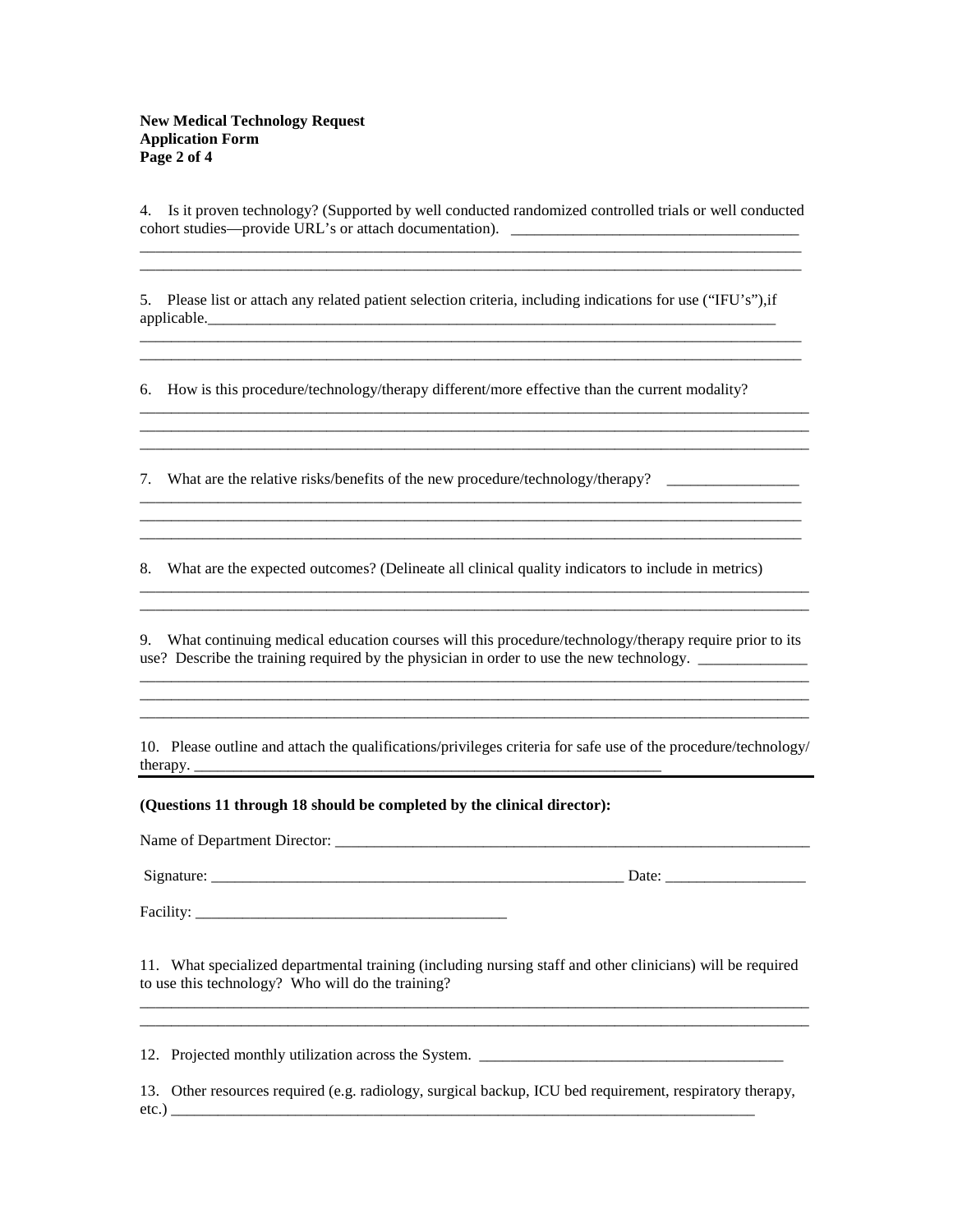### **New Medical Technology Request Application Form Page 3 of 4**

14. Nature of the technology:

## \_\_\_\_\_ **Same or Similar Technology**. \_\_\_\_\_ **Replacement Technology**

If so identify the technology by providing:

| Product/Device                    |
|-----------------------------------|
| Manufacturer                      |
| Catalog Number                    |
| $SAP \# (If available)$           |
| Procedure Code/Charge Master Code |

#### \_\_\_\_\_ **New Technology**

Please provide for technology being considered:

| Product/Device         |
|------------------------|
| Manufacturer           |
| Catalog Number         |
| Cost of Product/Device |

15. Date of FDA Approval \_\_\_\_\_\_\_\_\_\_\_\_\_\_\_\_\_\_\_\_ (Attach copy of Approval Letter) If "Substantially Similar Device" check box and attach copy of FDA 510K Approval Letter [ ]

16. Specify the **new/additional** procedures/services that will be utilized in connection with this technology.

**\_\_\_\_\_\_\_\_** \_\_\_\_\_\_\_\_\_\_\_\_\_\_\_\_\_\_\_\_\_\_\_\_\_\_\_\_\_\_\_\_\_\_\_\_\_\_\_\_\_\_\_\_\_ \_\_\_\_\_\_\_\_\_

\_\_\_\_\_\_\_\_ \_\_\_\_\_\_\_\_\_\_\_\_\_\_\_\_\_\_\_\_\_\_\_\_\_\_\_\_\_\_\_\_\_\_\_\_\_\_\_\_\_\_\_\_\_ \_\_\_\_\_\_\_\_\_ \_\_\_\_\_\_\_\_ \_\_\_\_\_\_\_\_\_\_\_\_\_\_\_\_\_\_\_\_\_\_\_\_\_\_\_\_\_\_\_\_\_\_\_\_\_\_\_\_\_\_\_\_\_ \_\_\_\_\_\_\_\_\_ \_\_\_\_\_\_\_\_ \_\_\_\_\_\_\_\_\_\_\_\_\_\_\_\_\_\_\_\_\_\_\_\_\_\_\_\_\_\_\_\_\_\_\_\_\_\_\_\_\_\_\_\_\_ \_\_\_\_\_\_\_\_\_

\_\_\_\_\_\_\_\_\_\_\_\_\_\_\_\_\_\_\_\_\_\_\_\_\_\_\_\_\_\_\_\_\_\_\_\_\_\_\_\_\_\_\_\_\_ \_\_\_\_\_\_\_\_\_

Inpatient~

| Proc                  | per     |
|-----------------------|---------|
| Code /DRG Description | Procedu |

Outpatient~

 $\overline{\phantom{a}}$ 

Proc per Code/CPT Description Procedure

Est Volume

Est Volume

Procedure

17. Specify the estimate of LOS.

\_\_\_\_\_\_\_ LOS for Same/Similar/Replaced Existing Technology.

\_\_\_\_\_\_\_\_ \_\_\_\_\_\_\_\_\_\_\_\_\_\_\_\_\_\_\_\_\_\_\_\_\_\_\_\_\_\_\_\_\_\_\_\_\_\_\_\_\_\_\_\_\_ \_\_\_\_\_\_\_\_\_

**LOS** for Proposed Technology